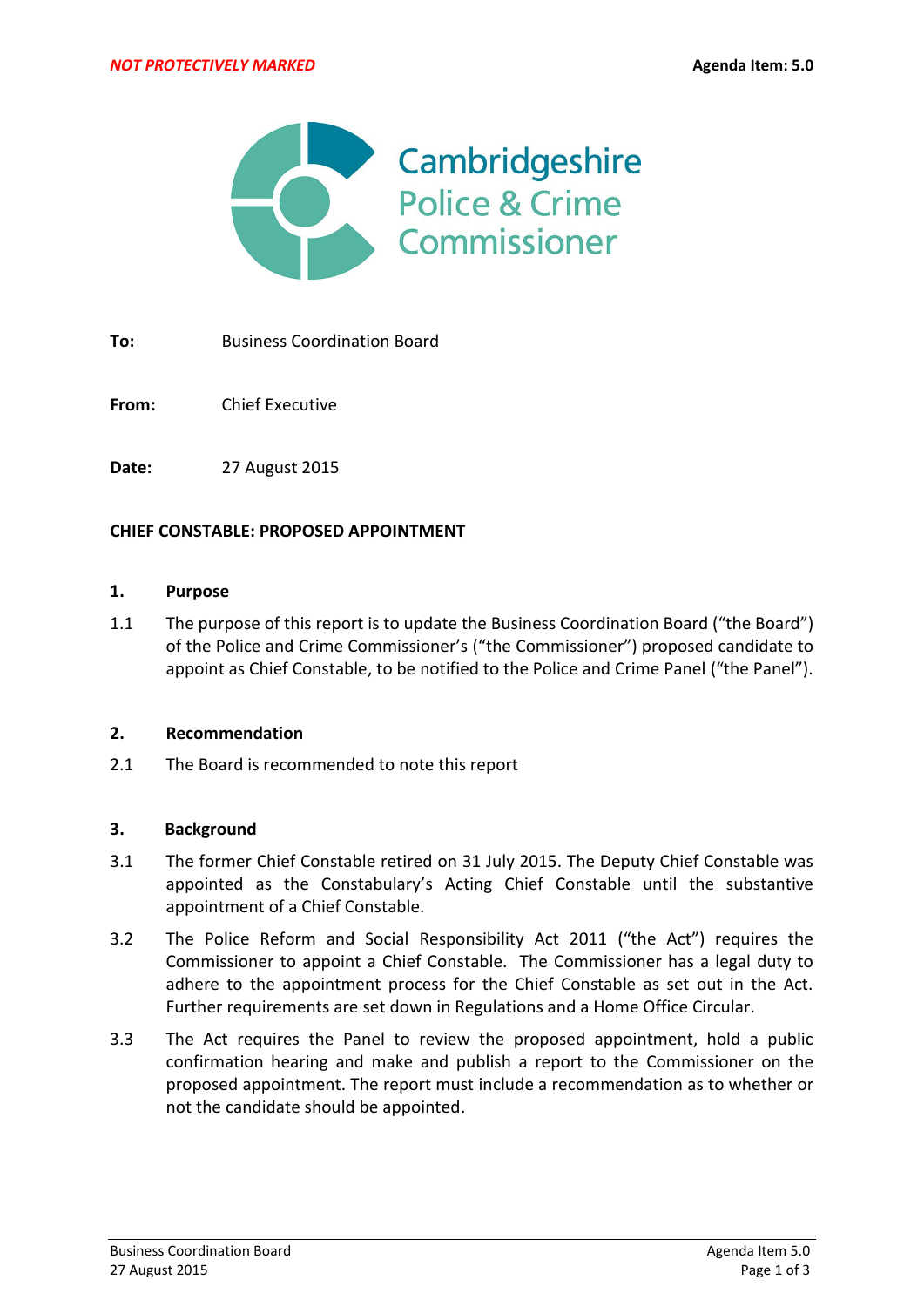## **4. Recruitment Process**

- 4.1 The Commissioner undertook a robust, fair and open selection process, adhering to the requirements under the Act, Regulations and Home Office Circular. The process was also developed in accordance with the College of Policing 'Guidance on the Appointment of Chief Officer'.
- 4.2 The Commissioner and the Deputy Commissioner led the process, with support from the College of Policing. In line with the Home Office Circular, an Independent Member was also involved in the process to ensure that it was conducted with the principles of merit, fairness and openness and to produce a written report on the appointment process.
- 4.3 Members of the Police and Crime Panel and Council Leaders were invited to submit their views on the qualities and competencies needed by the new Chief Constable.
- 4.4 The position was advertised in accordance with the Home Office Circular and Regulations. Potential candidates were given the opportunity to contact the then incumbent Chief Constable to discuss aspects of the role. The application pack also indicated that successful candidates at the shortlisting stage would be invited to attend a familiarisation day prior to their interview.
- 4.5 The application process comprised an Application Form, Diversity Monitoring Form and details of referees that could be contacted. The Application Form asked for evidence against the personal qualities/competencies as set out in the Policing Professional Framework for Chief Constables. In addition, a covering letter highlighting their motivation for the role and how their experience matched the role profile was required.
- 4.6 Following shortlisting and prior to the Assessment Panel, personality profiling was conducted by the College of Policing to inform the subsequent stages in the assessment. References were sought and vetting was undertaken.
- 4.7 A competency based interview took place on 12 August 2015. The Assessment Panel consisted of the Commissioner, Deputy Commissioner and an Independent Member.

# **5. Proposed Candidate**

- 5.1 Following the robust assessment process, the Commissioner chose Alec Wood as his choice of candidate for the new Chief Constable.
- 5.2 The Commissioner is notifying the Police and Crime Panel of his proposed appointment and they will be required to arrange a public Confirmation Hearing. In accordance with the Act, the Commissioner will notify the Police and Crim Panel of the criteria used to assess the suitability of the candidate for appointment, why the candidate satisfies those criteria and the terms and conditions on which the candidate is to be appointed.
- 5.3 The Act requires the Panel to review the proposed appointment, hold a public confirmation hearing and make and publish a report to the Commissioner on the proposed appointment. The report must include a recommendation as to whether or not the candidate should be appointed.